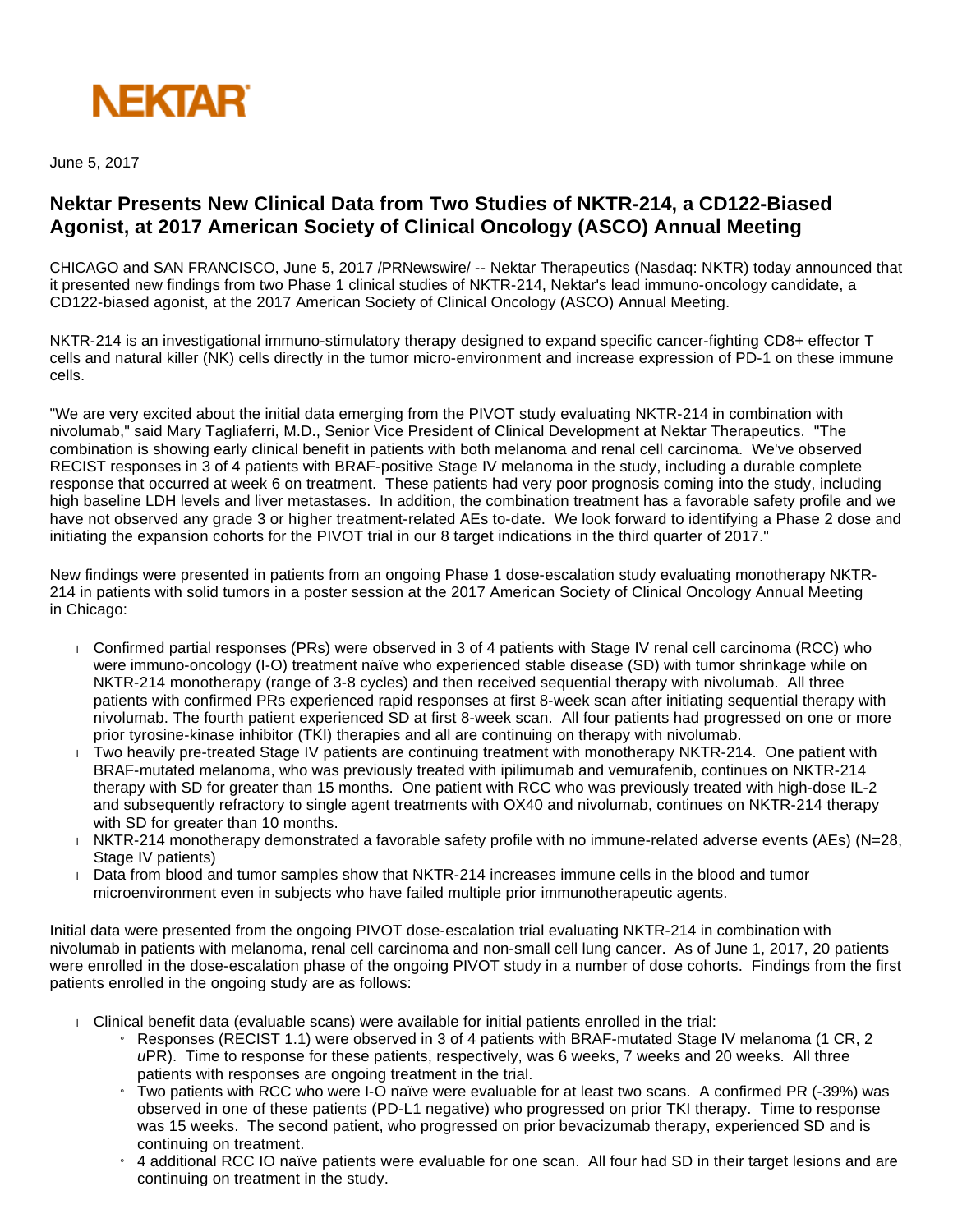- On treatment tumor biopsies from the PIVOT trial show robust expansion of ICOS+ CD4 and CD8 T cells with the combination of NKTR-214 and nivolumab.
- All dose cohorts of NKTR-214 and nivolumab demonstrate a favorable safety profile and are well-tolerated. In the study to-date, there are no dose-limiting toxicities, no grade 3 or higher treatment-related AEs, and no immunerelated AEs (such as colitis, dermatitis, pneumonitis or endocrinopathies).
- The dose-escalation portion of the trial is enrolling with the last dose cohort recently initiated (NKTR-214 0.009 mg/kg q3w + nivo 360 mg q3w) in order to identify a recommended Phase 2 dose.

NKTR-214 preferentially binds to the CD122 receptor on the surface of cancer-fighting immune cells in order to stimulate their proliferation. In clinical and preclinical studies, treatment with NKTR-214 resulted in expansion of these cells and

mobilization into the tumor micro-environment.<sup>1,2</sup> NKTR-214 has an antibody-like dosing regimen similar to the existing checkpoint inhibitor class of approved medicines.

## **About Nektar**

Nektar Therapeutics is a research-based biopharmaceutical company whose mission is to discover and develop innovative medicines to address the unmet medical needs of patients. Our R&D pipeline of new investigational medicines includes treatments for cancer, auto-immune disease and chronic pain. We leverage Nektar's proprietary and proven chemistry platform in the discovery and design of our new therapeutic candidates. Nektar is headquartered in San Francisco, California, with additional operations in Huntsville, Alabama and Hyderabad, India. Further information about the company and its drug development programs and capabilities may be found online at [http://www.nektar.com](http://www.nektar.com/).

## **Cautionary Note Regarding Forward-Looking Statements**

This press release contains forward-looking statements which can be identified by words such as: "anticipate," "intend," "plan," "expect," "believe," "should," "may," "will" and similar references to future periods. Examples of forward-looking statements include, among others, statements we make regarding the therapeutic potential of NKTR-214, observations from early data emerging from ongoing clinical trials of NKTR-214, the anticipated timing of starting the expansion cohorts for the PIVOT study, and the potential of our technology and drug candidates in our research and development pipeline. Forwardlooking statements are neither historical facts nor assurances of future performance. Instead, they are based only on our current beliefs, expectations and assumptions regarding the future of our business, future plans and strategies, anticipated events and trends, the economy and other future conditions. Because forward-looking statements relate to the future, they are subject to inherent uncertainties, risks and changes in circumstances that are difficult to predict and many of which are outside of our control. Our actual results may differ materially from those indicated in the forward-looking statements. Therefore, you should not rely on any of these forward-looking statements. Important factors that could cause our actual results to differ materially from those indicated in the forward-looking statements include, among others: (i) our statements regarding the therapeutic potential of NKTR-214 are based on findings and observations from preclinical findings and ongoing clinical studies; (ii) NKTR-214 is in early stage clinical development and the risk of failure remains high and failure can unexpectedly occur due to efficacy, safety or other unpredictable factors; (iii) the initial preliminary RECIST response data reported in this press release is subject to change—in particular, there is no way to predict whether unconfirmed responses will become confirmed responses as the clinical studies progress; (iv) the preliminary clinical results from the NKTR-214 clinical studies described in this press release remain subject to change as a result of final data audit confirmation procedures to be conducted following completion of the studies; (v) the timing of the commencement or end of clinical studies and the availability of clinical data may be delayed or unsuccessful due to regulatory delays, slower than anticipated patient enrollment, manufacturing challenges, changing standards of care, evolving regulatory requirements, clinical trial design, clinical outcomes, competitive factors, or delay or failure in ultimately obtaining regulatory approval in one or more important markets; (vi) scientific discovery of new medical breakthroughs is an inherently uncertain process and the future success of applying our technology platform to potential new drug candidates (such as NKTR-214) is therefore highly uncertain and unpredictable and one or more research and development programs could fail; (vii) patents may not issue from our patent applications for our drug candidates including NKTR-214, patents that have issued may not be enforceable, or additional intellectual property licenses from third parties may be required; and (viii) certain other important risks and uncertainties set forth in our Quarterly Report on Form 10-Q filed with the Securities and Exchange Commission on May 10, 2017. Any forward-looking statement made by us in this press release is based only on information currently available to us and speaks only as of the date on which it is made. We undertake no obligation to update any forward-looking statement, whether written or oral, that may be made from time to time, whether as a result of new information, future developments or otherwise.

## **Contact:**

For Investors: Jennifer Ruddock of Nektar Therapeutics 415-482-5585

For Media: Dan Budwick